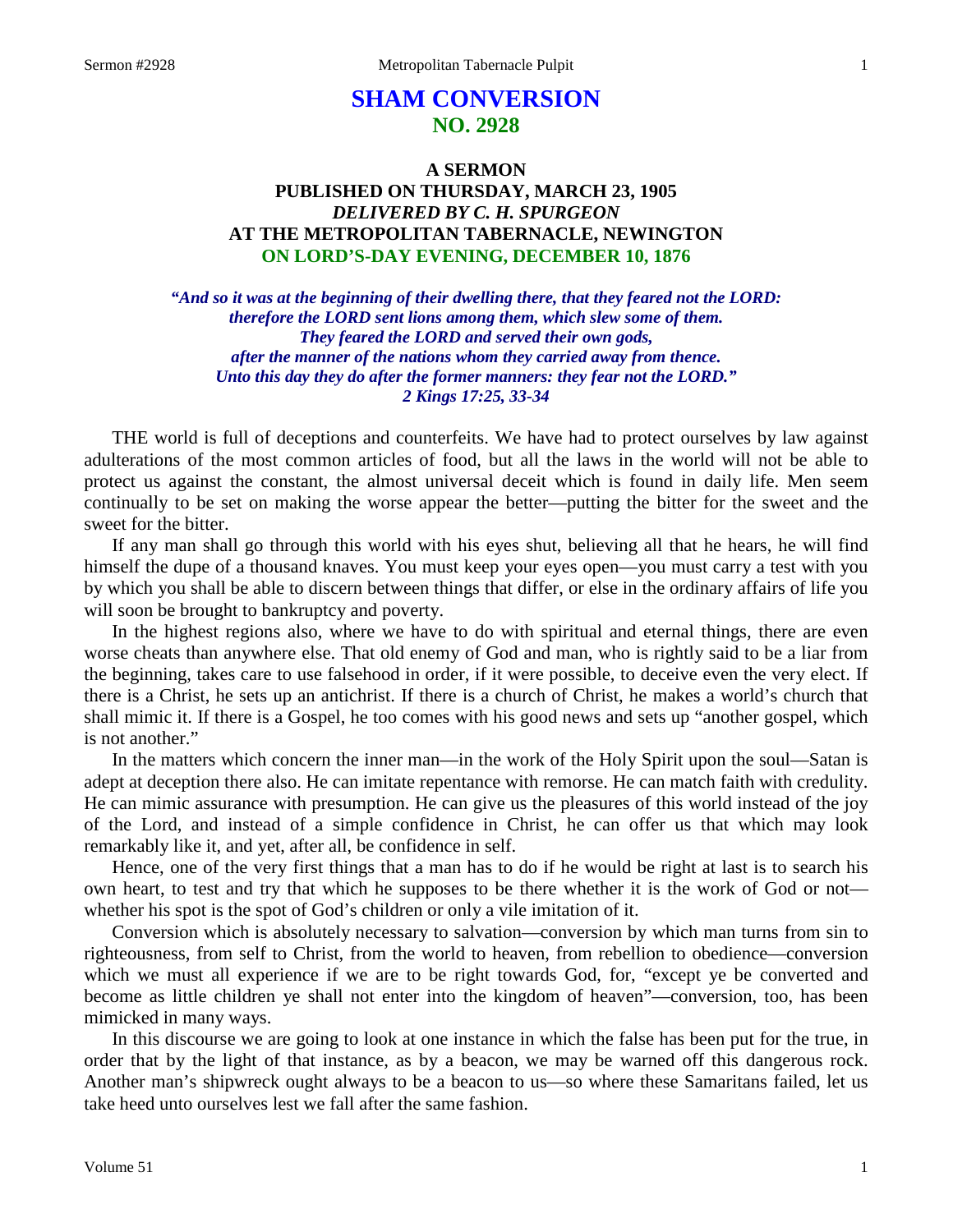We shall have three points which will follow the order of the narrative. We shall look, first, at their first estate—"They feared not the LORD." Secondly, their sham conversion—"They feared the LORD and served their own gods." Thirdly, their real state while they professed thus to be converted—"They feared not the LORD."

**I.** First, then, let us observe these Samaritans in THEIR FIRST ESTATE.

They were brought, very likely much against their will, from different parts of the Assyrian empire and they were put down as colonists in the various towns which had formerly been occupied by the tribes of Israel. There they were compelled to dwell.

They do not appear to have had any reverence for God at all. *They were wholly indifferent.* "They feared not the LORD." They scarcely knew His name and they seem to have made no inquiries. They found that the land was good and they tilled it. The vines were fruitful and they pruned them. The houses were built and they inhabited them. And thus they settled down.

What did it matter to them about JEHOVAH? Who was He and what was He? No doubt there had been a people living there who more or less had reverenced His name, but what was that to them? They were strangers. It had never crossed their mind that they should be interfered with at all in the matter of worshipping JEHOVAH, and so they lived altogether carelessly and indifferently.

How many there are that are doing the same today—many who are altogether thoughtless about divine things, taken up with trifles—occupied only with the things of this life. It does not seem to enter into their heads that they are immortal—that they will have to live in another state. As to their having a Creator and One who daily preserves them in life, no doubt they believe it, but they are not concerned about it. Practically they say, "Who is the LORD that we should obey his voice?" That was the condition of these Samaritans at the first. They were altogether indifferent to the matter. It never troubled them at all.

*They had no fear of God.* They may have heard of some that trembled at JEHOVAH, but they never trembled. Perhaps they heard that He was a God whose worship was very troublesome, whose laws were very strict, whose subjects often had to mourn because they rebelled, and hence they did not want to know too much about Him, lest they should be drawn into the same exercise of heart and have to confess the same sins and fall into the same sorrows. They knew not and they did not want to know. They were not troubled.

I should not wonder that when they began to hear something about Him, *they even ridiculed JEHOVAH*. Had not their gods overcome the God of the land? Had they not taken possession of these fair cities? Had not the hosts of Assyria scattered, like clouds before the wind, all the companies that the men of Israel could bring against them? So they would have a sneer for the Israelites and the men of Judah—and for their God and their worship. Any religion they had only went as far as to lead them to despise the only true religion, and to meet it with jest and sarcasm. That was all. "They feared not the LORD."

Yet there was this point. *They had come to live near a people that did fear the Lord*, for at that time the people of Judah were in a great measure right towards the Lord God of Hosts. Hezekiah, I suppose, was then upon the throne—a king who in all things walked before the Lord and sought to uphold, in singleness of heart, the worship of the one only God.

These strangers coming into the neighborhood where the ancient faith of God's people prevailed must have found it dangerous to their indifference and perilous to their skepticism and their false belief. So have I known men without religion or the fear of God, or any respect whatever for divine things, who have been brought, in the order of providence, into a society where there have been true piety and fervent religion. That always means trouble for their impiety and disturbance for their indifference.

They receive some sparks from that fire into their souls, and who knows whether the sparks may not light a fire that will burn down the wood and the hay and the stubble that are within their spirits? It ought to be a very hard thing for a man to live near us, my dear brothers and sisters, and to remain indifferent to religion.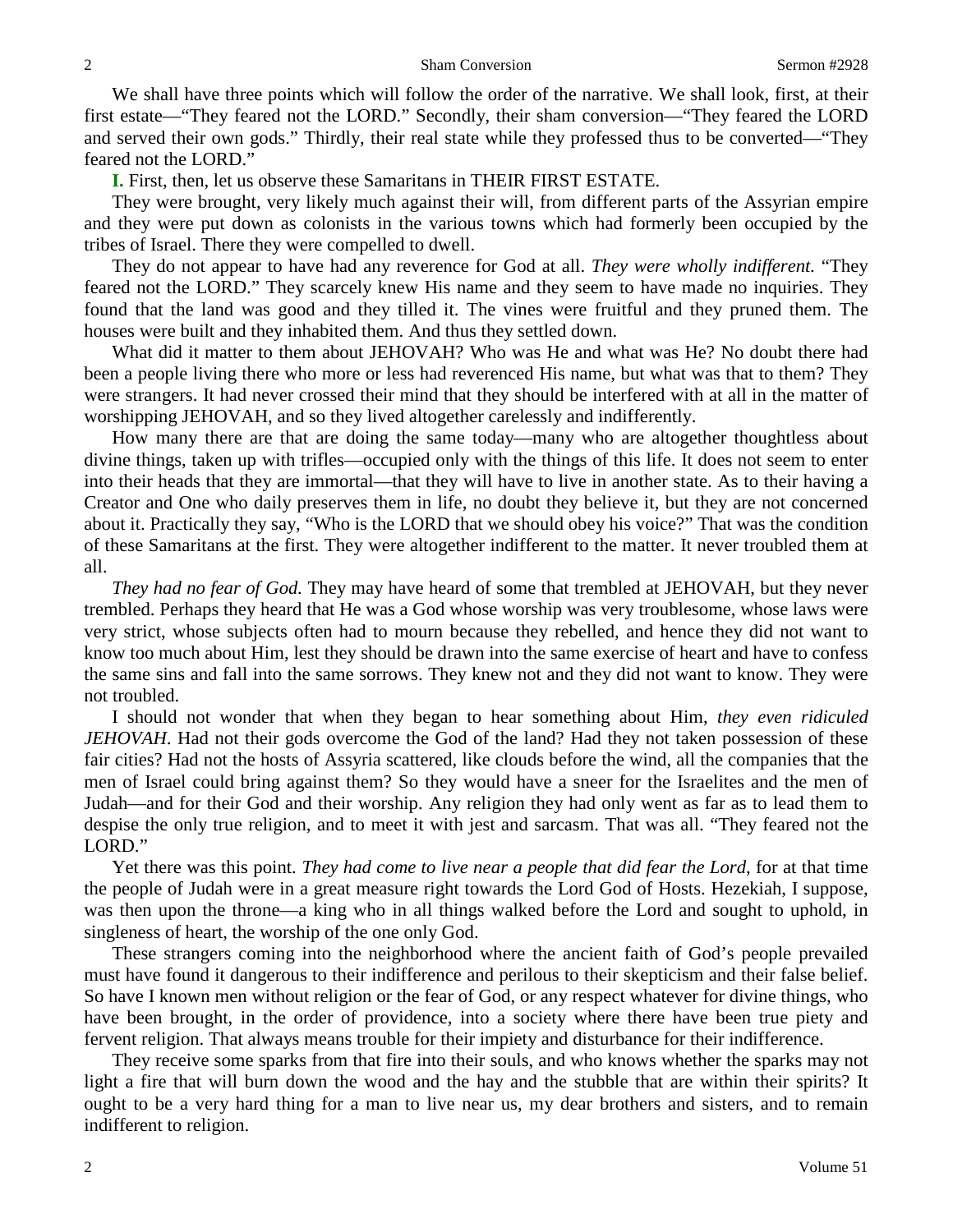The preacher ought so to preach that it shall be almost an impossibility for his hearer to be altogether careless. You Christian people should set such an example in your households that it should be next door to an impossibility for son or daughter or servant to remain at peace while they remain out of God and out of Christ in a state of sin.

These people feared not the LORD, but the point that would be sure to bring them difficulty was that they had come near to the people of Judah that did fear God—near to a commonwealth that was presided over by Hezekiah, who feared the Lord with all his heart and all his soul.

**II.** Now, secondly, we come to THEIR CONVERSION.

In the  $33<sup>rd</sup>$  verse we read, "They feared the LORD," but there is a very ugly "and" after it which shows that it was a sham conversion. "They feared the LORD and served their own gods." Still, it was a sort of conversion—it meant, at any rate an outward change.

How came it about? If you read the chapter, as we have done just now, [See *Exposition* immediately following this sermon.] you will find that *their conversion was caused entirely by terror*. The country had been devastated. War had raged all over it for years. The cities and villages had become uninhabited, and consequently, the wild beasts had come down from the mountains, and had so multiplied that lions became a terror throughout the land.

Imagining that every country had a different god, these people said, "The god of the land must have sent these lions among us." Yea, nd the sacred writer does not hesitate to say that God did send the lions among them, for even common things which can be readily accounted for in the order of nature must, nevertheless, be ascribed to God.

He did send lions among them and it was these lions that converted them. Their teeth and fangs and fiery eyes and the thunders of their roars—these converted them. They must have a god to deliver them. They could not bear the lions, therefore they must fear the Lord who could send lions, and who, perhaps, would cease to send them.

Now, dear friends, always be somewhat diffident of your own conversion if you can trace it only and solely to motives of terror. Here is one man who never would have feared God if disease had not come into the house, if a child had not died, then another and another—it seemed as if they would all sicken and so he became religious.

Another went into business, and for a while he was very prosperous, but the tide turned and he lost his money. Bankruptcy stared him in the face. He made a second effort, only to fail again, and then he seemed to feel as if the lions were out against him, so he turned religious.

Another had seen his children grow up, and having trained them for the world they went to the world—his son almost broke his heart. His daughter so acted as well nigh to bring his grey hairs with sorrow to the grave. Everything seemed to go badly with him and so he said he would go to church or go to the meeting or something. He turned religious because the lions were out.

Still another who had been a very hale, healthy, strong man, and had never thought about religion at all—he had an accident, he had a fit, or he was attacked with a complaint of which he had warning that in all probability it would be fatal by and by, and there did not seem any cure for it. He got worse and worse, and so—well, he thought he would be religious.

There was something sensible in the resolution—nay, it was a most proper resolution had it been but carried out rightly and in the way of truth. But you see, in all these cases there was no sense of having done wrong. There was no desire to do right. It was the lions, the lions, the lions, the lions. If there had been no lions, there would have been no religion. If there had been no lions, there would have been no seeking the Lord. If there had been no lions, there would have been no needing to know the manner of the god of the land.

Such men have no desire after God, nothing of the kind. The thing that drives them is just that awful lion—the dread of death is upon them and the dread of something after death, the judgment to come nothing else. Now some are really brought to God by terrors, but many are only brought into a condition of sham conversion—the root of their religion has been nothing else but the lions.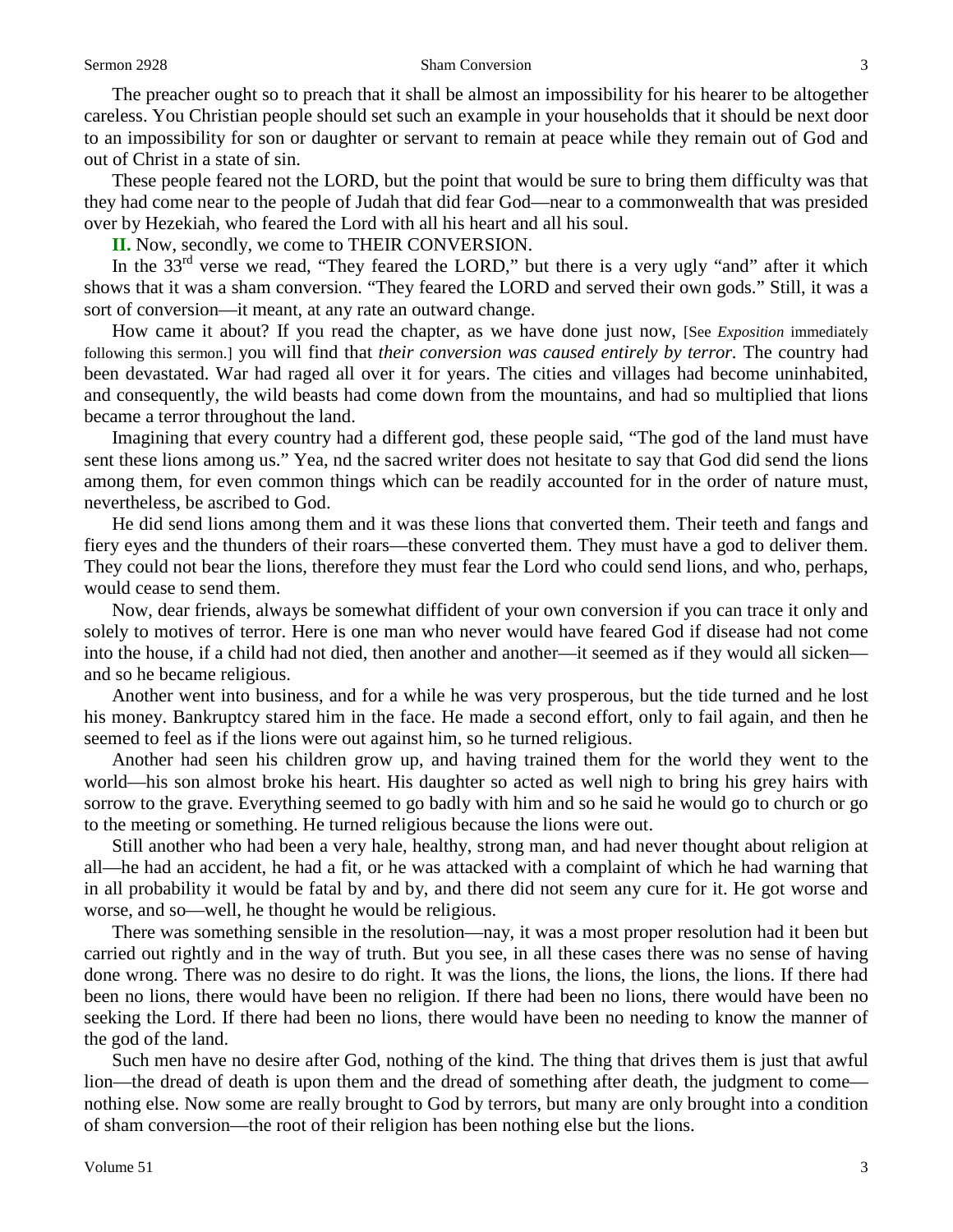Now, notice that *their conversion was attended with gross ignorance*. What little sincerity there was—and there was a measure of sincerity—was, nevertheless, dimmed by lack of knowledge, its eyes were put out by an utter ignorance. They did not really know God at all. They looked on JEHOVAH as if He were but the same as the gods of Cuth and Ava and Sepharvaim, as if He were a petty god of that district, too powerful for them to dare to withstand—nothing more than that.

They did not want to know Him you notice, for their request to the king of Assyria was not that they might know about God, but that they might know "the manner" of the god of the land. Ay, and there are lots of people who when they desire conversion, wish only to know the manner of the people who are converted. What way ought a religious man behave? What is wanted to satisfy outward decencies? What are the sacraments? What are the doctrines? Their thought is altogether of externals. They only want to know the manner of the god of the land.

When a man is really awakened by the Holy Spirit, his cry is, "I will arise and go to my Father." But when it is not the Spirit of God, but only fear which awakens him, his cry is, "I will arise and hide in my Father's house. I want to get into some secret chamber of His abode." The desire is not for God Himself, you see, not for Himself, but for His "manner."

I know many who are converted this way—converted to a profession, converted to a creed, converted to sacraments, to forms. But as the Lord lives, you must be turned to God Himself or else you are not turned aright. Ignorance of God is a fatal ignorance. Not to know Him or to seek to know Him, but only to know the manner and the mode of worshipping Him, is a poor desire. Yet many rest satisfied with that and nothing more.

Further, these people were not only led to their conversion by fear—not only was their conversion marred by ignorance—but probably also *they were instructed by an unfaithful priest*. The king of Assyria sent them one of the priests that he might teach them the religion. One of the priests whom they had carried away from Samaria came and dwelt in Bethel, and taught them how they should fear the Lord.

It looks very suspicious, that dwelling in Bethel. I suspect he taught them worship of the calves of Bethel—and you know that the worshippers of the calves of Bethel were the Romanists of that day, just as the pure worshippers of God in Judah were the Protestants of the day. The worshippers of the calves of Bethel did not perhaps worship the calves—they worshipped God under the image of an ox, and they said that image of an ox signifies power and strength. "So we do not worship *it*," they would have said, "we worship God in it." They were symbol-users—worshippers of emblems—and this priest was one of them. Well it is a poor conversion which is helped on by a blinded priest.

O brethren, take heed how you hear and take heed what you hear. We ought not to entrust ourselves to every person who professes to be a spiritual instructor. "Try the spirits whether they be of God." One good test I will give you—see whether they search and probe you. Rest assured that the Lord has not sent those that speak smooth words and never trouble your conscience or make you search yourselves. "If thou take forth the precious from the vile, thou shalt be as my mouth," says the Lord to His prophets—but not else.

So this man came and he taught them, I dare say, in his own easy way. He would say, "Well, my dear fellows, you see you have all got your own gods, and I am no sectarian, so as long as you worship the true God I do not mind. You may worship Nergal and Ashima and Tartak and Adrammelech, and all the rest of them, just whenever you like. I am teaching you, you see, this is to be the recognized state religion for the present time and I will teach it to you. But do not afflict yourselves too much—it will be all right." That is the way these got converted. No wonder that they came over so easily, seeing they had such a nice comforting minister who never troubled them at all about any vital change.

Being thus converted *they adopted a good many outward ceremonies*. "So they feared the LORD, and made unto themselves of the lowest of them priests of their high places, which sacrificed for them in the houses of the high places." They went in for doing the thing thoroughly. As it was a matter of form, when they had found out how to do it—why, they would do it.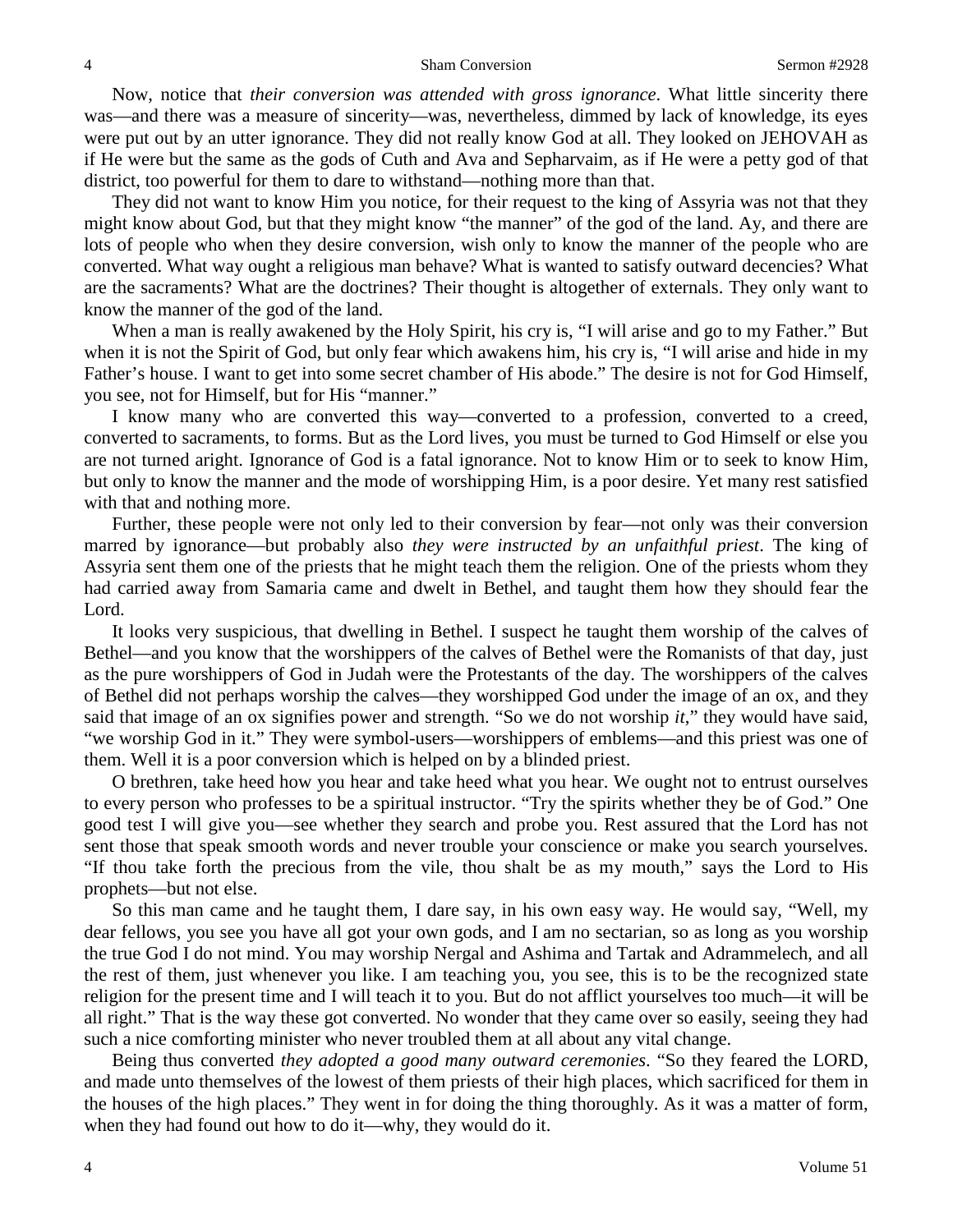One priest would not be enough—they would make a great many and they made as many as ever they could get, and as the lowest of the land would probably be the cheapest, they selected them. Men generally have an eye to business even in these things. They set to work worshipping on every high hill, though God had said that He was to have sacrifices offered nowhere but at Jerusalem. He would have one altar only, but they took every high place and consecrated it, and they began with great form and pomp and show to go in for the worship of JEHOVAH. Generally the more show the less reality—and it was so in this case.

You see, then, that this conversion, though it looked very fine, was radically unsound. Let me emphasize the reasons for this.

It was so, first, *because there was no repentance*. You do not find these people confessing that they had been wrong in worshipping every man his own god. They are quite willing to worship JEHOVAH, to have sacrifices and do the right thing, but as to any confession of sin making the place a Bochim—a place of weeping, because they had transgressed against the only living and true God—there is not a word of it.

Now, my hearer, let me speak to you about your own conversion. If you have skipped the first page of the book, namely, repentance, go back and begin again, for that faith which has a dry eye and never wept for sin is not the faith of God's elect. There must be repentance. It is an essential grace—no man is truly saved who has not a hatred of the sin he loved before, and who has not made a confession of it before God with an earnest prayer for pardon.

Notice again, *these converts had no expiatory sacrifice*. The true believer—the man of Judah—had a day of atonement once every year and there were great sacrifice of sin-offerings whenever there had been special sin. But there is no mention of trespass-offering or sin-offering among these colonists they had no sacrifice, no blood of expiation.

Ah, sirs, that religion that does not begin with the sacrifice of Jesus Christ is a religion that will soon come to an end—and the sooner it comes to the end the better, that you may begin again on a surer foundation. A religion without the blood of Christ in it is a lifeless religion. A religion without the atonement and reconciliation by the blood of the covenant has missed the most essential part of true godliness. There was a radical unsoundness in the conversion of these people, for there was no repentance and no sacrifice.

Moreover, *there was no putting away of the false gods.* They did not mind worshipping JEHOVAH, but every man also worshipped his own god too. This is not a true nor worthy service. "I will trust Christ," says one. Yes, and you mean to trust your baptismal regeneration too. That is a false god. You will serve God, but you must indulge some secret sin too. That is another false god which cannot be tolerated.

If we are converted to God, we must take the hammer and smash the idols. Dagon and Nergal and Adrammelech must not stand in the same temple where stands JEHOVAH's ark. All the false gods can live comfortably together, but when the living God comes, He is a jealous God and they must all fall before Him. You worship not God at all if you do not worship God alone. There must be an imagebreaking in the soul if the conversion is really true. There was none of it here.

In fact, *there was no love to God* in these Samaritans. They were afraid of the lions, but their hearts did not go out to the God who could deliver them from the lions.

I wonder whether I could pick out any characters among those present who are like that—some of the Samaritan breed who are trying the fear of the Lord and serving other gods? I have known a man of this kind. He came to a place of worship and if he had been allowed, he would have joined the church and come to the communion table. At the same time he was a great worshipper of Bacchus—a great lover of what he called "a little drop," though I question whether you could not have made a very considerable number of drops out of what he took.

I was speaking the other day to a clergyman who said that there was a man in his parish who told him that he did not know how it was, but he never felt more spiritually minded than when he had had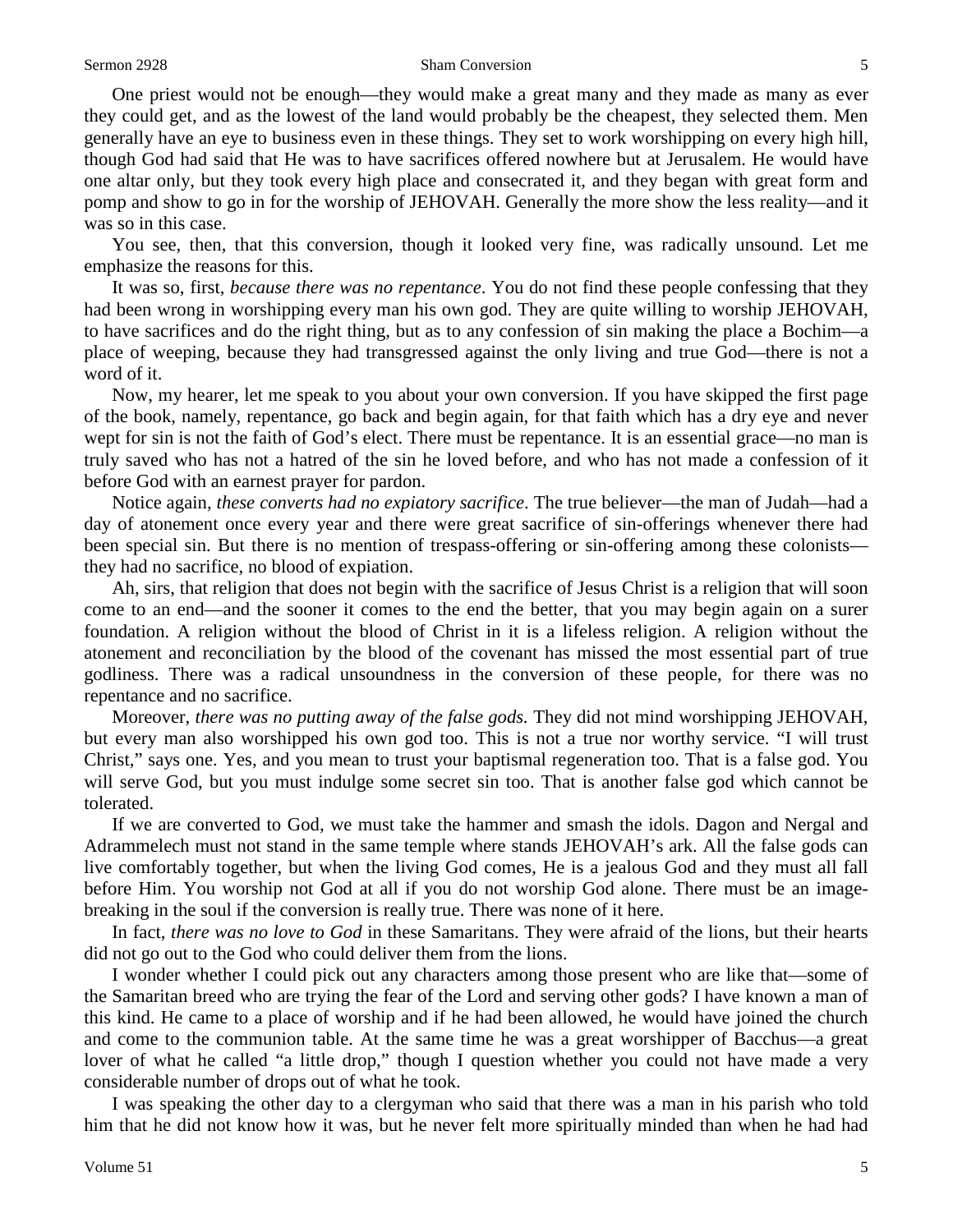four or five glasses of beer. There are people of that sort about. They fear the Lord and they serve their own gods. Only think of such a thing as a Christian drunkard. Can there be such a thing? Your common sense shall answer—I need not.

I have also known such a thing as this—a man—such an *excellent* man. His guinea was always ready for the cause of God, he had a very prominent pew, and was very well known in connection with religion, but if you had known that he had a second house beside his own, and known the way in which he lived, you would have held him up to execration.

Yet he dared to come into the house of God and if he did not actually unite himself with the church, he was prominently identified with it. At the same time he was living in the lusts of the flesh and professing to be a servant of God—fearing the Lord—keeping a bit of religion, because he was afraid of the lions—that was all. And all the while he was worshipping his own god as well.

You know the thing is done in business also. There is a man who can sing a hymn most beautifully and he can pray in the prayer meeting. But he can prey upon you as well. His mode of business is such that he takes advantage, cheats, and sails wonderfully near the wind—yet he has the name of being a very good man. He is a religious scoundrel. Oh, that God would save our churches from this kind of people who are to be met with so often. The lions make them fear God. They are such cowards that they must be religious and yet all this while they are worshipping other gods.

I have known a woman, too—I think I may truthfully say a woman in this instance—and she has been, oh, such a dear Christian soul, only there was nobody's character safe within seven miles of her tongue—she was always ready to slander the character of the best that lived. She was a slandering saint, a gossiping mother in Israel. God save us from such.

I cannot describe all the characters that may be suggested by those Samaritans, nor am I intending to hit anybody I know to be here just now, but if I do, I pray you take the cap and wear it and keep it on until it does not fit you any longer. Although you smile, these inconsistencies are very serious matters and what is more, they are very common matters.

Sham conversion is a thing that may be met with all over the world. Oh, we have got it on a large scale in this "Christian" England of ours which fears the Lord and yet sells opium, fears the Lord and is the most drunken nation under heaven. God save us from such national hypocrisy! God also save us too from similar hypocrisy on a minor scale in all ranks and classes and conditions of men who attempt to fear the Lord and to serve their own gods! Such double religion will not run. It is no use—it will not work. If God be God, serve Him. And if the devil be God, serve him. But the attempt to join the two together will never succeed, either in this world or in that which is to come.

Such is the pattern of the sham conversion which these people experienced.

**III.** Now, lastly, we have got before us THEIR REAL STATE AND GOD'S VERDICT UPON IT. He says, "They feared not the LORD."

No, *they insulted the Lord*. They did not fear Him. The men who worshipped God and worshipped Baal too, worshipped God and Adrammelech too, were impiously daring. The Lord's claim is that He only is God, and He would have us know that the gods of the heathens are no gods. Our God made the heavens, but as for these—they are the work of men's hands.

One of the Roman emperors was willing to put up a statue of Christ in the Pantheon amongst all the rest of the gods and there were some who thought that that showed a kindly spirit. But what an insult to set up Christ by the side of lustful Jupiter, and infamous Venus, and all the rest of these horrible gods which were only fit for a reformatory, the very best of them.

And for the Samaritans to mention the name of JEHOVAH side by side with those cruel, bestial gods which they worshipped was not to do Him honor, but was to insult His sacred majesty. Even so, gentlemen, to try and keep religion, and yet to keep your sins, is not to fear God, but to insult Him. "Unto the wicked God saith, What hast thou to do to declare my statutes or that thou shouldest take my covenant in thy mouth?" Keep clear of such trickery. If you must sin, do not add to your sins this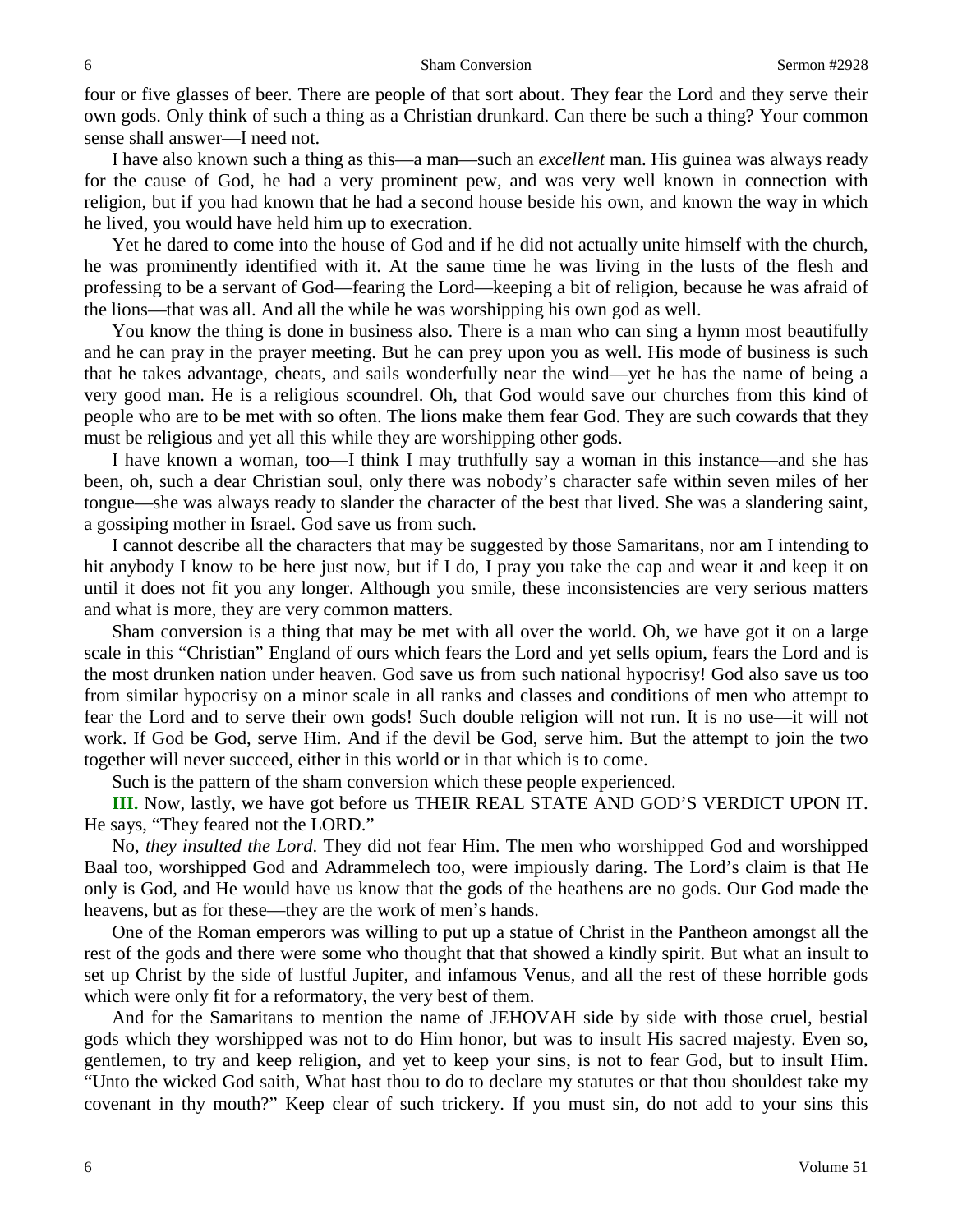needless and unnecessary one of making a hypocritical pretense of fearing the living God. Save yourself that superfluity of naughtiness.

These people did not fear God for *they did not really obey Him*. Obey Him? Why, had they obeyed Him, they would have broken their gods to pieces at once. But no, they only wanted to know "the manner" of the God. They were willing to fall in with that, but as to really asking what His mind and will were—and being willing to do it—that was foreign to them. Therefore they feared not God.

*They were not in covenant relation with God*, as were the Israelites. They were under His old covenant of works, but they were not under the covenant of grace, neither did they know anything of it. God had not brought them up out of Egypt with a high hand and an outstretched arm. He had never redeemed them by blood and set them apart to be His people. They did not know anything about that.

There are multitudes of professed converts to religion today who know nothing about the covenant of grace—nothing about redemption by blood. They cannot sing the song of Moses and of the Lamb. No, they simply keep an outward ceremonial observance of the manner of the God of the land and they are content with that, but into the very vitals of religion they have not come, therefore they fear not God.

*These people soon acted so as to prove this.* You know what they did a few years afterwards when God had brought back His servant, Ezra, together with a company of people to begin to build the temple. These persons first of all came and said that they would like to join in the work. But Ezra and Nehemiah looked at them very sternly and said, "We have nothing to do with you. You cannot trace your pedigree to Abraham. You do not belong to the covenant seed. You know nothing about it. Go about your business."

Then these people showed the old spirit—they wrote letters to the various kings that were then in authority and so the building of the temple was stayed several times, and they even tried afterwards to attack the people of Jerusalem and put an end to the building of the temple. There are no people in the world that turn out, generally, to be such haters of real religion and of genuine Christianity as those people who are scared into a nominal religion by the lions and yet are abiding in their sins.

When the Methodists first began to preach, you know what an outcry there was against them. The great and heinous crime that they were committing was that they were insisting upon regeneration and upon holy lives. So crowds of people all over you country said, "Why, we are as religious as people can be. It is true we drink and we do all sorts of things, but you really cannot set up anything like a pure and perfect church in the world. To talk of that is mere cant, you know. There cannot be such a thing. We cannot all be consistent in our profession and there cannot be anybody that always is—it is all lies and hypocrisy to suppose that any people can be holy or can walk only in the fear of God."

And so they began to pelt the pioneer Methodists with mud and to put them in prison and to oppose them in all sorts of ways. I say it again, it is Ishmael that hates Isaac because though he is not in the line of succession, he is very near akin to him. It is Esau that hates Jacob, because though Esau does not get the blessing, he is very near akin to Jacob and comes of the same parents. There is no enmity like the enmity of the Samaritan to the Jew—no enmity like that of the mere moralist or the mere hypocritical professor to the man that has vital godliness, that has received the grace of God into his soul.

Perhaps you will think that I have spoken somewhat severely, but I have spoken to myself as well as to you with this earnest desire that we may be right before the living God. There are many of us here that profess to be Christians. Are we really so? Have we real faith in Christ? Does our life prove that it is the living faith—the faith that produces good works? Brethren, if we be indeed what we say we are, we have only one God. All other aims, objects, and designs are secondary. We seek first the kingdom of God and His righteousness. If we are indeed Christians, we have broken a great many idols, we have still some more to break, and we must keep the hammer going till they are all broken.

> *"The dearest idol I have known, Whate'er that idol be, Help me to tear it from Thy throne*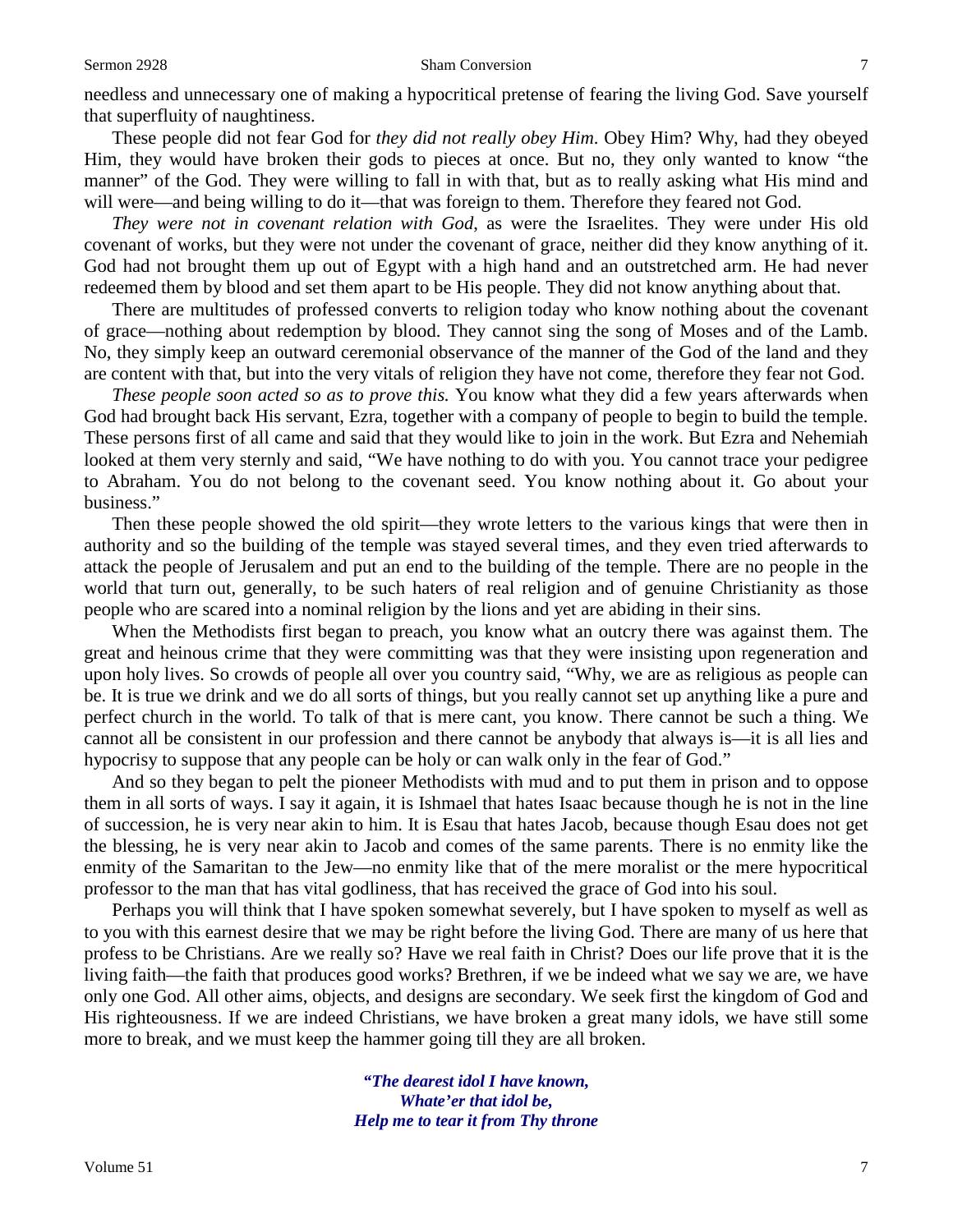## *And worship only Thee."*

If we are real Christians, we have one only trust—we hang all our weight on Jesus, and all other trusts have been flung to the bats and the moles long ago. If we are really the servants of God, we are trying to get rid of sin. We are not harboring any lust or any false way. Though we are not perfect, yet we want to be, we long to be. There is not a willful sin that we would keep.

God helping us, we desire to steer clear of everything that is contrary to His holy mind. May God grant us this thoroughness, this depth of sincerity, this real change of heart, that we be not among the Samaritan trimmers, but that of us it may to said, "Behold an Israelite indeed, in whom is no guile."

God bless you for Christ's sake. Amen.

## **EXPOSITION BY C. H. SPURGEON**

## *EXODUS 20:1-17 AND 2 KINGS 17:23-41*

**Exodus 20:1-3.** *And God spake all these words, saying, I am the LORD thy God, which have brought thee out of the land of Egypt, out of the house of bondage. Thou shalt have no other gods before me.*

God is the only God and no other object of worship is to be tolerated for a moment.

**4-6.** *Thou shalt not make unto thee any graven image, or any likeness of any thing that is in heaven above, or that is in the earth beneath, or that is in the water under the earth: thou shalt not bow down thyself to them, nor serve them: for I the LORD thy God am a jealous God, visiting the iniquity of the fathers upon the children unto the third and fourth generation of them that hate me; and shewing mercy unto thousands of them that love me, and keep my commandments.*

Here we are forbidden to worship God under any similitude whatever. The first command forbids the worship of another God. The second strictly forbids us to worship anything which our eyes can see, under the pretense that we are worshipping God thereby. This is another offense and much more common than the first—and it is often pleaded—"Oh, we do not worship these things. We worship God whom these represent." But here it strictly forbidden to represent God under any form or substance whatsoever and to make that an object of worship.

**7.** *Thou shalt not take the name of the LORD thy God in vain; for the LORD will not hold him guiltless that taketh his name in vain.*

A reverence for the very name of God is demanded and all things that are connected with His worship are to be kept sacred.

**8-11.** *Remember the sabbath day, to keep it holy. Six days shalt thou labour, and do all thy work: but the seventh day is the sabbath of the LORD thy God: in it thou shalt not do any work, thou, nor thy son, nor thy daughter, thy manservant, nor thy maidservant, nor thy cattle, nor thy stranger that is within thy gates: for in six days the LORD made heaven and earth, the sea, and all that in them is, and rested the seventh day: wherefore the LORD blessed the sabbath day, and hallowed it.*

It is good for us that we make the Sabbath a day of rest—a day of holy worship—a day of drawing near unto God. Thus far, we have the first table, containing the duties towards God. The rest inscribed on the second table are our duties towards man.

**12-14.** *Honour thy father and thy mother: that thy days may be long upon the land which the LORD thy God giveth thee. Thou shalt not kill. Thou shalt not commit adultery.*

These commandments take a far wider sweep than the mere words. "Thou shalt not kill" includes the doing of anything by which life may be shortened as well as taken away. It includes anger—every evil wish and every malicious passion. And "Thou shalt not commit adultery" includes every form of unchastity and impurity.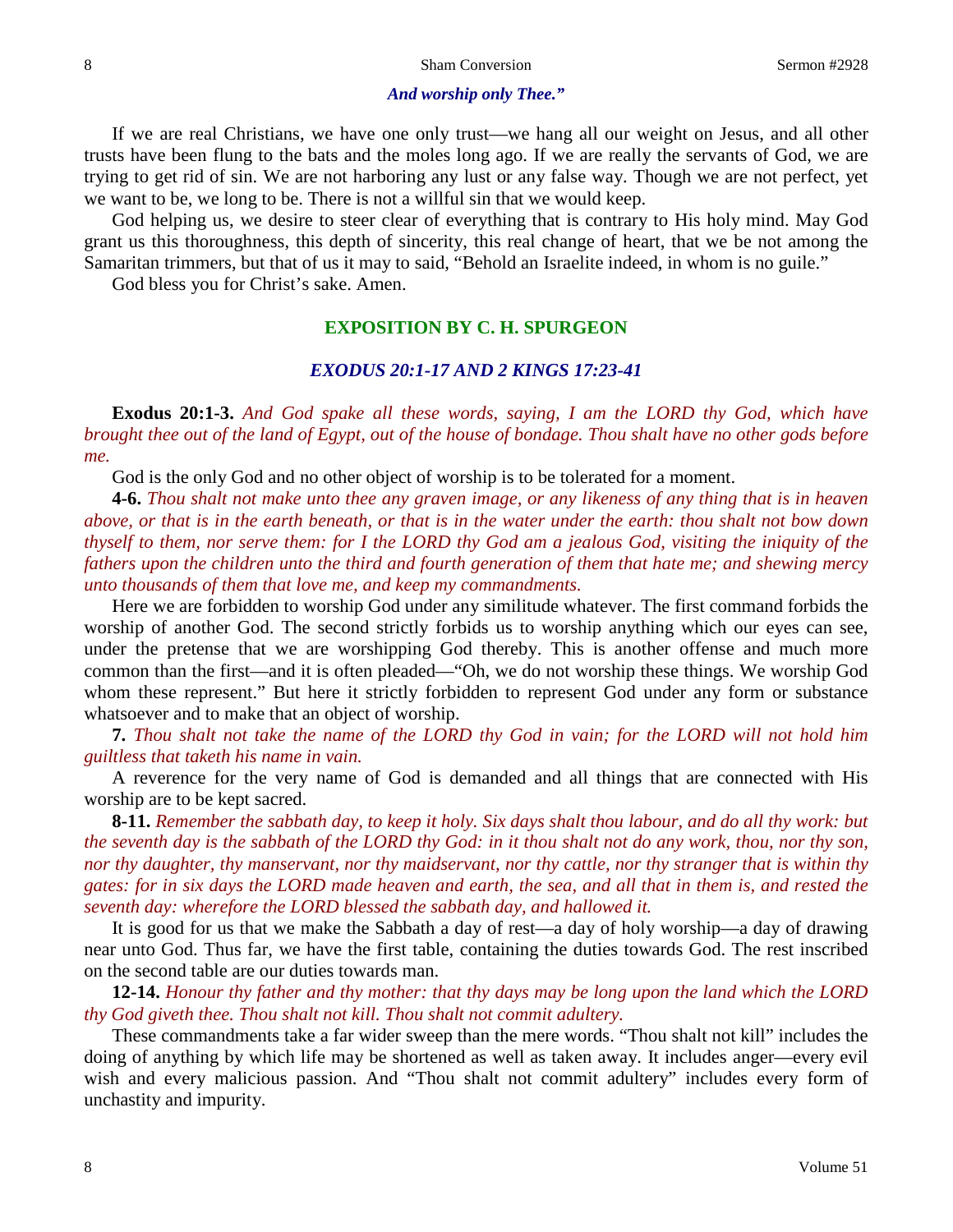**15-17.** *Thou shalt not steal. Thou shalt not bear false witness against thy neighbour. Thou shalt not covet thy neighbour's house, thou shalt not covet thy neighbour's wife, nor his manservant, nor his maidservant, nor his ox, nor his ass, nor any thing that is thy neighbour's.*

It was the tenth commandment that convicted the apostle Paul, for he says, "I had not known sin except the law had said "Thou shalt not covet." When men break the other commandments they often break this one first.

**2 Kings 17:23-24.** *So was Israel carried away out of their own land to Assyria unto this day. And the king of Assyria brought men from Babylon, and from Cuthah, and from Ava, and from Hamath, and from Sepharvaim, and placed them in the cities of Samaria instead of the children of Israel: and they possessed Samaria, and dwelt in the cities thereof.*

It was a part of the tactics of the Assyrian empire to take people away from their original location and colonize them in other places—to shift them to another land, so that while the Israelites were taken to Babylon, numbers of those who had lived round about Babylon were brought to live in the Samaritan province in order that nationalities might thus be broken down and patriotism might expire—thus making it easier for the Assyrian tyrant to govern the land.

**25-27.** *And so it was at the beginning of their dwelling there, that they feared not the LORD: therefore the LORD sent lions among them, which slew some of them. Wherefore they spake to the king of Assyria, saying, The nations which thou hast removed, and placed in the cities of Samaria, know not the manner of the God of the land: therefore he hath sent lions among them, and, behold, they slay them, because they know not the manner of the God of the land. Then the king of Assyria commanded, saying, Carry thither one of the priests whom ye brought from thence; and let them go and dwell there, and let him teach them the manner of the God of the land.*

He did not care one single farthing himself what religion they were of, but if they did not happen to have a religion to suit the country, "Well, then, send one of the priests who used to live there who can teach them what it is." According to his notions, they could take it up just when they liked.

**28-31.** *Then Then one of the priests whom they had carried away from Samaria came and dwelt in Bethel, and taught them how they should fear the LORD. Howbeit every nation made gods of their own, and put them in the houses of the high places which the Samaritans had made, every nation in their cities wherein they dwelt. And the men of Babylon made Succothbenoth, and the men of Cuth made Nergal, and the men of Hamath made Ashima, and the Avites made Nibhaz and Tartak, and the Sepharvites burnt their children in fire to Adrammelech and Anammelech, the gods of Sepharvaim.*

It would answer no practical purpose if I were to explain the meaning of the names of these various gods. They were some of them of brute forms. Their worship was generally attended with the most lascivious rites, and especially the worship of Molech or Moloch, who is mentioned under two different forms here. He was a god whose worship was consummated with the most dreadful cruelties, for children were passed through the fires and burnt in his honor.

**32-38.** *So they feared the LORD, and made unto themselves of the lowest of them priests of the high places, which sacrificed for them in the houses of the high places. They feared the LORD, and served their own gods, after the manner of the nations whom they carried away from thence. Unto this day they do after the former manners: they fear not the LORD, neither do they after their statutes, or after their ordinances, or after the law and commandment which the LORD commanded the children of Jacob, whom he named Israel; with whom the LORD had made a covenant, and charged them, saying, Ye shall not fear other gods, nor bow yourselves to them, nor serve them, nor sacrifice to them: but the LORD, who brought you up out of the land of Egypt with great power and a stretched out arm, him shall ye fear, and him shall ye worship, and to him shall ye do sacrifice. And the statutes, and the ordinances, and the law, and the commandment, which he wrote for you, ye shall observe to do for evermore; and ye shall not fear other gods. And the covenant that I have made with you ye shall not forget; neither shall ye fear other gods.*